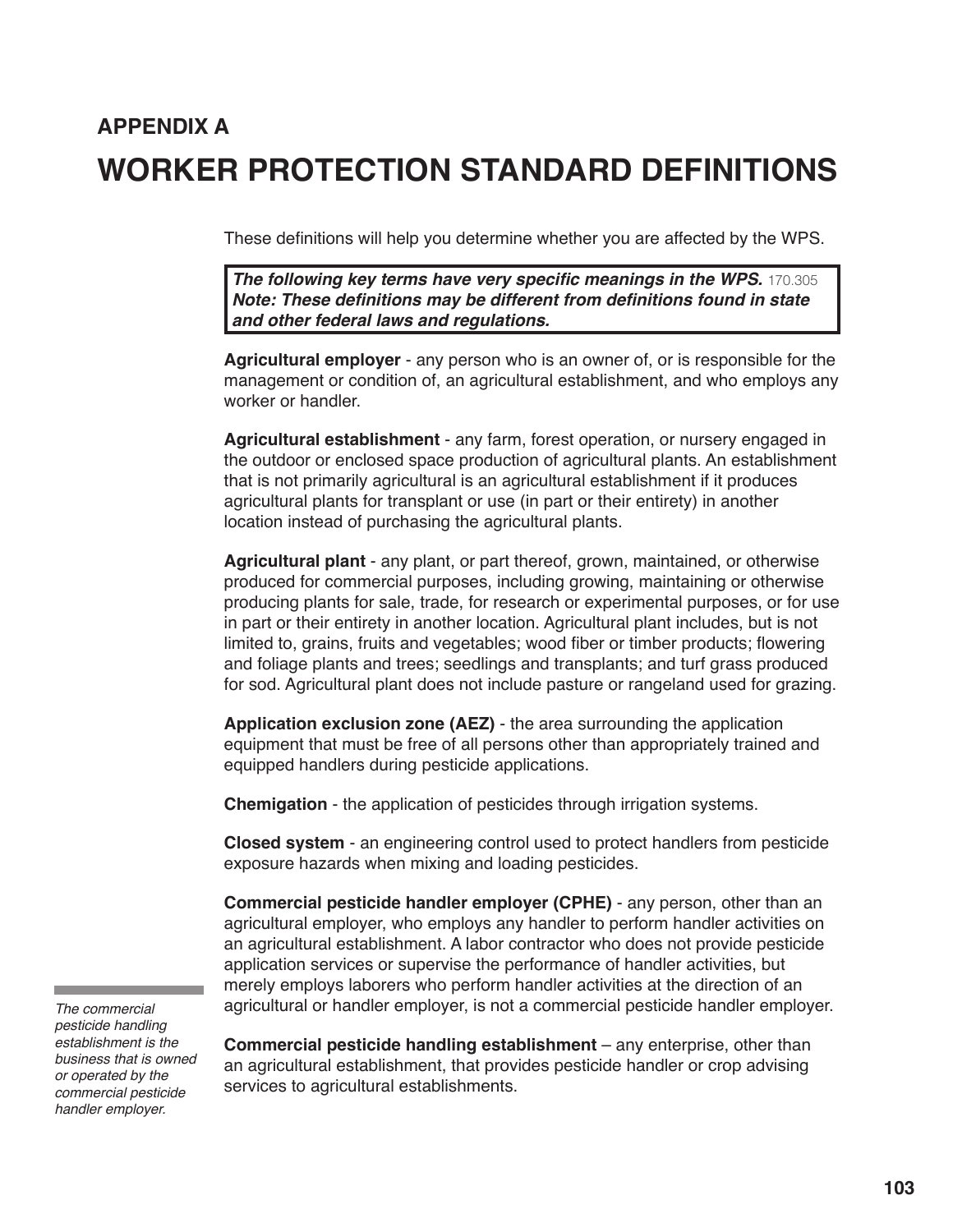The definition of "Crop *Advisor" applies to*  either certified or noncertified crop advisor.

*Pesticide distribution as*  used in the definition of a crop advisor refers to *assessing the pesticide coverage, dispersal, dissemination, pattern,*  etc., to determine if *there was appropriate*  distribution of the *material during application.*

**Crop advisor** - any person who is assessing pest numbers or damage, pesticide distribution, or the status or requirements of agricultural plants.

**Designated representative** – any persons designated in writing by a worker or handler to exercise a right of access on behalf of the worker or handler to request and obtain a copy of the pesticide application and hazard information required by 40 CFR 170.309(h) in accordance with 40 CFR 170.311(b).

**Early entry** – entry by a worker into a treated area on the agricultural establishment after a pesticide application is complete, but before any restrictedentry interval for the pesticide has expired.

**Employ** - to obtain, directly or through a labor contractor, the services of a person in exchange for a salary or wages, including piece-rate wages, without regard to who may pay or who may receive the salary or wages. It includes obtaining the services of a self-employed person, an independent contractor, or a person compensated by a third party, except that it does not include an agricultural employer obtaining the services of a handler through a commercial pesticide handler employer or a commercial pesticide handling establishment.

**Enclosed cab** – a cab with a nonporous barrier that totally surrounds the occupant(s) of the cab and prevents dermal contact with pesticides that are being applied outside of the cab.

**Enclosed space production** - production of an agricultural plant indoors or in a structure or space that is covered in whole or in part by any nonporous covering and that is large enough to permit a person to enter.

**Fumigant** – any pesticide that is a vapor or gas, or forms a vapor or gas upon application, and whose pesticidal action is achieved through the gaseous or vapor state.

**Hand labor** – any agricultural activity performed by hand or with hand tools that causes a worker to have substantial contact with plants, plant parts, or soil or other surfaces that may contain pesticide residues, except that hand labor does not include operating, moving, or repairing irrigation or watering equipment or performing crop advisor tasks.

The term "Handler" *does not include any person who is only handling unopened pesticide containers or pesticide containers that have been emptied and cleaned according to pesticide product labeling instructions.*

**Handler** – any person, including a self-employed person, who is employed by an agricultural employer or commercial pesticide handler employer and performs any of the following activities:

- Mixing, loading or applying pesticides,
- Disposing of a pesticide,
- Handling opened containers of pesticides, emptying, triple-rinsing, or cleaning pesticide containers according to pesticide product labeling instructions or disposing of pesticide containers that have not been cleaned,
- Acting as a flagger,
- Cleaning, adjusting, handling, or repairing the parts of mixing, loading or application equipment that may contain pesticide residues,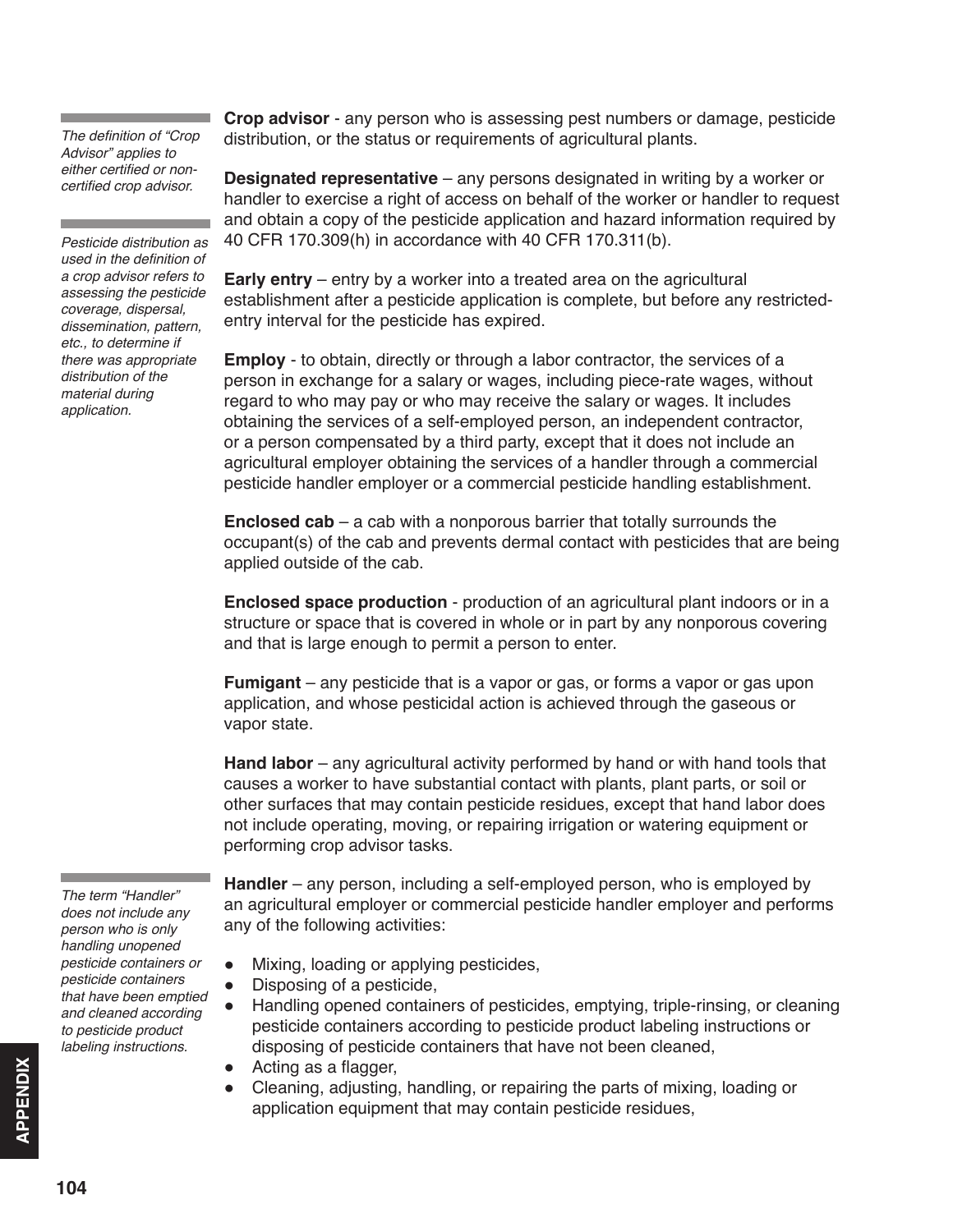- Assisting with the application of pesticides,
- Entering an enclosed space after the application of a pesticide and before the inhalation exposure level listed in the labeling has been reached or one of the ventilation criteria established by WPS or the labeling has been met to operate ventilation equipment, monitor air levels, or adjust or remove coverings used in fumigation,
- Entering a treated area outdoors after application of any soil fumigant during the labeling-specified entry-restricted period to adjust or remove coverings used in fumigation, and
- Performing tasks as a crop advisor during any pesticide application or restricted-entry interval, or before the inhalation exposure level listed in the pesticide product labeling has been reached or one of the ventilation criteria established by WPS or the pesticide product labeling has been met.

**Handler employer** – any person who is self-employed as a handler or who employs any handler.

**Immediate family** – is limited to the spouse, parents, stepparents, foster parents, father-in-law, mother-in-law, children, stepchildren, foster children, sons-in-law, daughters-in-law, grandparents, grandchildren, brothers, sisters, brothers-in-law, sisters-in-law, aunts, uncles, nieces, nephews, and first cousins. "First cousin" means the child of a parent's sibling, i.e., the child of an aunt or uncle.

**Labor contractor** – a person, other than a commercial pesticide handler, who employs workers or handlers to perform tasks on an agricultural establishment for an agricultural employer or a commercial pesticide handler employer.

**Outdoor production** – production of an agricultural plant in an outside area that is not enclosed or covered in any way that would obstruct the natural airflow.

**Owner** - any person who has a present possessory interest (fee, leasehold, rental, or other) in an agricultural establishment. A person who has both leased such agricultural establishment to another person and granted that same person the right and full authority to manage and govern the use of such agricultural establishment is not an owner for purposes of this part.

**Personal protective equipment (PPE)** – devices and apparel that are worn to protect the body from contact with pesticides or pesticide residues, including, but not limited to, coveralls, chemical-resistant suits, chemical-resistant gloves, chemical-resistant footwear, respirators, chemical-resistant aprons, chemicalresistant headgear, and protective eyewear.

**Restricted-entry interval (REI)** - the time after the end of a pesticide application during which entry into the treated area is restricted.

**Safety data sheet (SDS)** – has the same meaning as the definition at 29 CFR 1910.1200(c).

**Treated area** - any area to which a pesticide is being directed or has been directed.

The SDS (formerly *called a MSDS) is written or printed material concerning a hazardous chemical that is prepared by the*  manufacturer or the *company importing the product describing the physical and chemical*  properties of the *product according to*  specific guidelines.